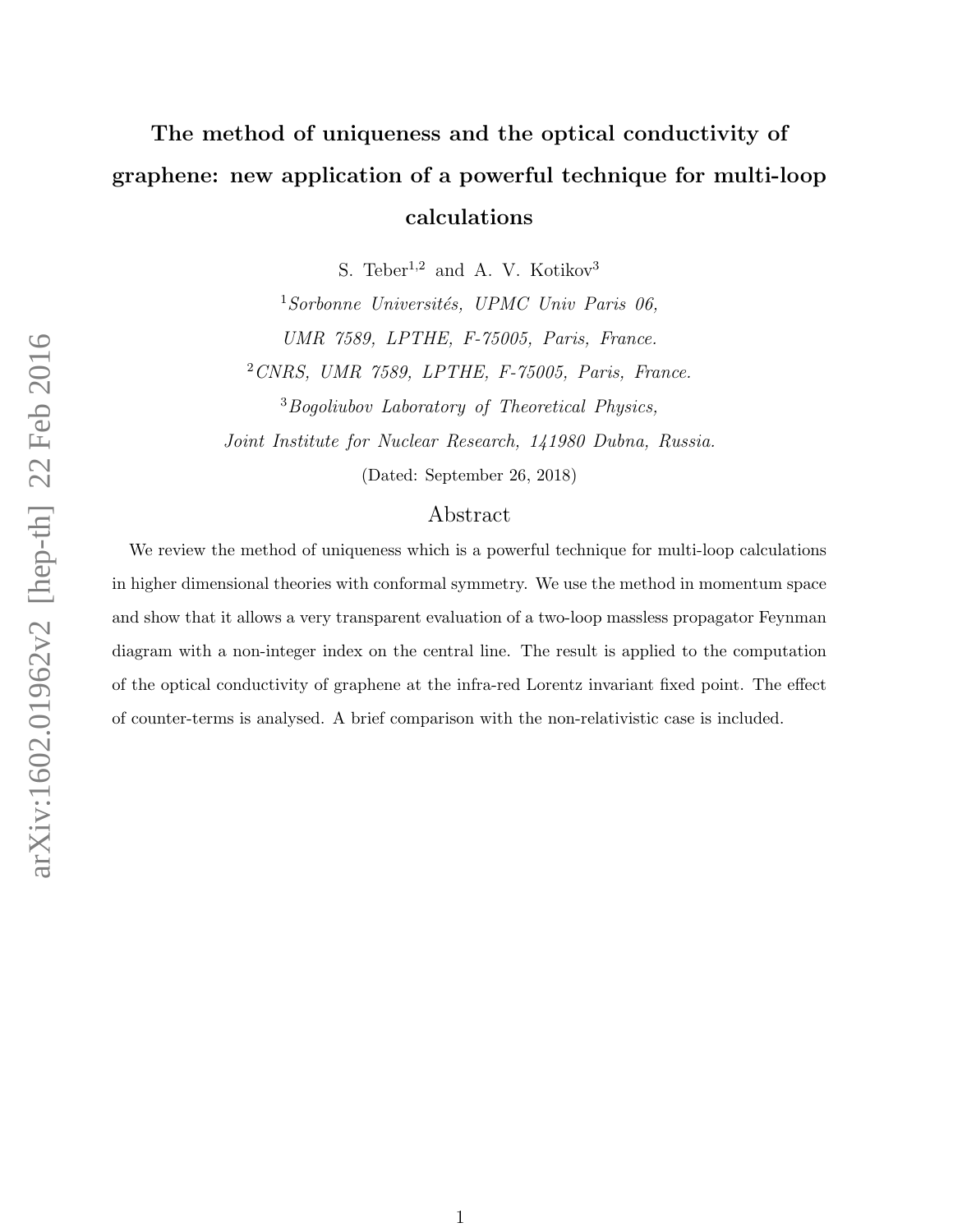#### I. INTRODUCTION

At the heart of perturbative quantum field theory is the exact computation of multi-loop Feynman diagrams. The later are of crucial importance for the evaluation of renormalization group functions, *i.e.*,  $\beta$ -functions and anomalous dimensions of fields, with wide applications ranging from particle physics, to statistical mechanics and condensed matter physics. At the end of this paper we shall focus on an application concerning the optical conductivity of graphene.

From the quantum field theory point of view, since the 1980's, a number of powerful covariant methods have been developed to achieve this task for dimensionally regularized Feynman diagrams. One of the most widely used methods is integration by parts (IBP) which has been introduced by Vasil'ev, Pis'mak and Khonkonen<sup>[1](#page-13-0)</sup> and Chetyrkin and Tkachov.[2](#page-13-1) It allows to reduce a complicated Feynman diagram in terms of a limited number of so-called "master integrals"; such reduction is now automated via it's implementation in computer programs with the help of Laporta's algorithm.<sup>[3](#page-13-2)</sup> In some simple cases, the master integrals themselves can be computed from IBP alone. In general, however, other methods have to be used often in combination with IBP. A well known method is the Gegenbauer polynomial technique.[4,](#page-13-3)[5](#page-13-4) Another very powerful but less popular method is the method of uniqueness and we shall focus on this method in the following. This method owes its name to the so-called uniqueness relation, otherwise known as the star-triangle or Yang-Baxter relation, which is used in theories with conformal symmetry. Historically, such relation was probably first used to compute three-dimensional integrals by D'Eramo, Peleti and Parisi.[6](#page-13-5) Within the framework of multi-loop calculations, the method has first been introduced by Vasil'ev, Pis'mak and Khonkonen.<sup>[1](#page-13-0)</sup> It allows, in principle, the computation of complicated Feynman diagrams using sequences of simple transformations (including integration by parts) without performing any explicit integration. A diagram is straightforwardly integrated once the appropriate sequence is found. In a sense, the method greatly simplifies multi-loop calculations.<sup>[1,](#page-13-0)[7–](#page-13-6)[9](#page-13-7)</sup> As a matter of fact, the first analytical expression for the fiveloop  $\beta$ -function of the  $\varphi^4$ -model was derived by Kazakov using this technique.<sup>[8,](#page-13-8)[9](#page-13-7)</sup> For a given diagram, the task of finding the sequence of transformations is, however, highly non-trivial.

In the following, we will present the method of uniqueness in momentum space in very close analogy with the review of Ref. [\[10\]](#page-13-9) where the method was presented in coordinate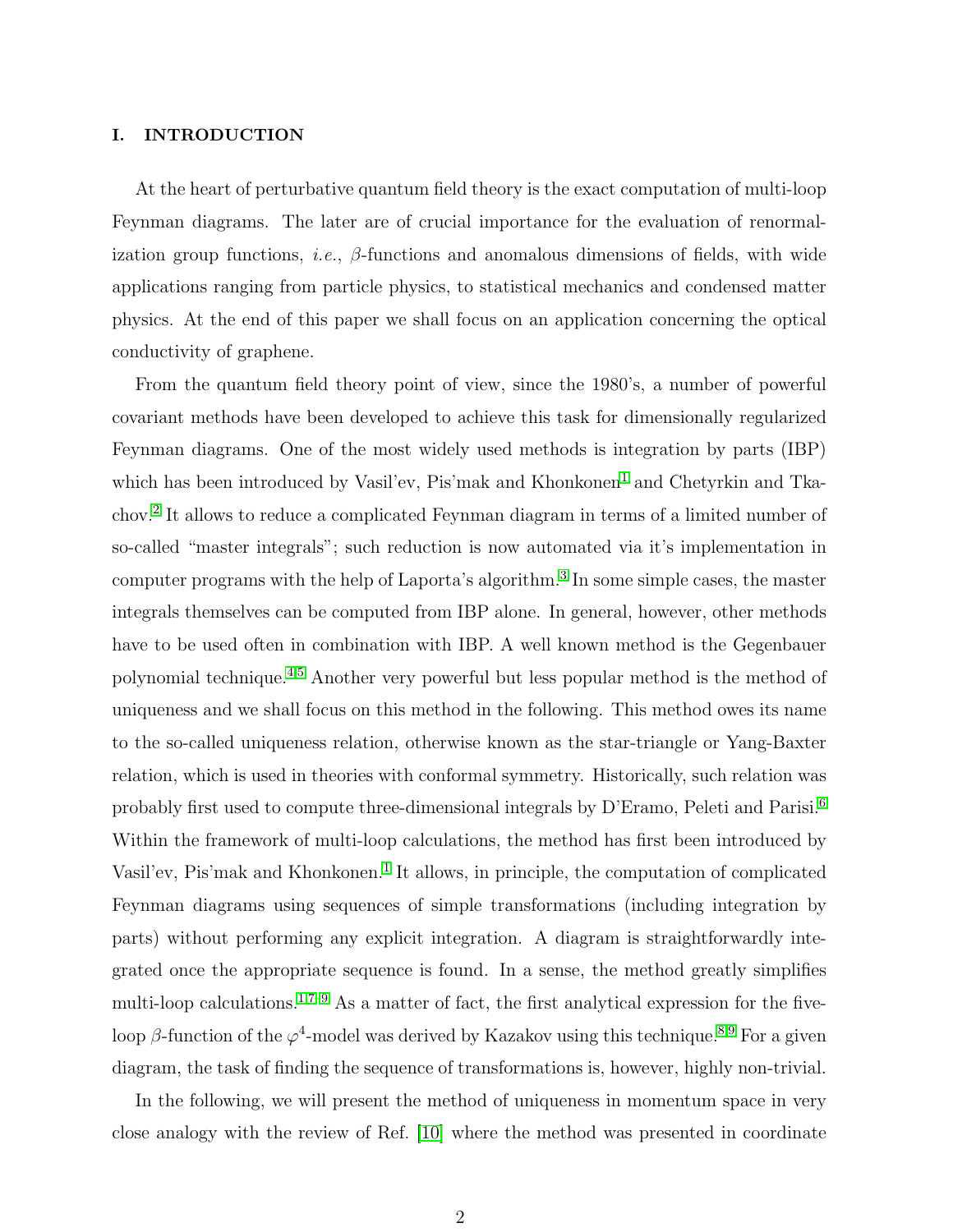

<span id="page-2-0"></span>FIG. 1: Two-loop massless propagator diagram.

space. We will then show that it allows a very transparent evaluation of a two-loop massless propagator Feynman diagram with a non-integer index on the central line. The result will then be applied to the computation of the optical conductivity of graphene at the infra-red Lorentz invariant fixed point. In the following, except in Section [V](#page-7-0) concerning applications, we will work in Euclidean space and set  $\hbar = c = 1$ .

## II. THE TWO-LOOP MASSLESS PROPAGATOR-TYPE DIAGRAM

In what follows we shall use dimensional regularization and perform all calculations in an Euclidean space-time of dimensionality  $D = 4 - 2\varepsilon$ ; alternatively, it will be of practical use to write  $D = 2 + 2\lambda$  where  $\lambda$  and  $\varepsilon$  are related by:  $\lambda = 1 - \varepsilon$ . Our main focus will be on the two-loop massless propagator-type diagram (the so-called p-integral) in momentum space, see Fig. [1.](#page-2-0) This diagram is one of the building blocks of multi-loop calculations. It reads:

<span id="page-2-1"></span>
$$
J(\alpha_1, \alpha_2, \alpha_3, \alpha_4, \alpha_5) = \int \int \frac{d^D k_1 d^D k_2}{k_1^{2\alpha_1} k_2^{2\alpha_2} (k_2 - p)^{2\alpha_3} (k_1 - p)^{2\alpha_4} (k_2 - k_1)^{2\alpha_5}},
$$
(1)

with arbitrary indices  $\alpha_i$  and external momentum p. Dimensional analysis gives the dependence of J on  $p$  via the dimension  $d_F$  of the diagram where:

$$
d_F = 2(D - \sum_{i=1}^{5} \alpha_i).
$$
 (2)

One of the main goals of multi-loop calculations is to compute the (dimensionless) coefficient function of the diagram that we define as:

$$
d_F = 2(D - \sum_{i=1} \alpha_i).
$$
\n(2)

\nFor the main goals of multi-loop calculations is to compute the (dimensionless) coefficient function of the diagram that we define as:

\n
$$
I_D(\alpha_1, \alpha_2, \alpha_3, \alpha_4, \alpha_5) = C_D \left[ \bigotimes_{\alpha_4}^{\alpha_1} \bigotimes_{\alpha_3}^{\alpha_2} \right] = \frac{p^{d_F}}{\pi^D} J(\alpha_1, \alpha_2, \alpha_3, \alpha_4, \alpha_5).
$$
\n(3)

In general, it takes the form of a Laurent series in  $\varepsilon$ .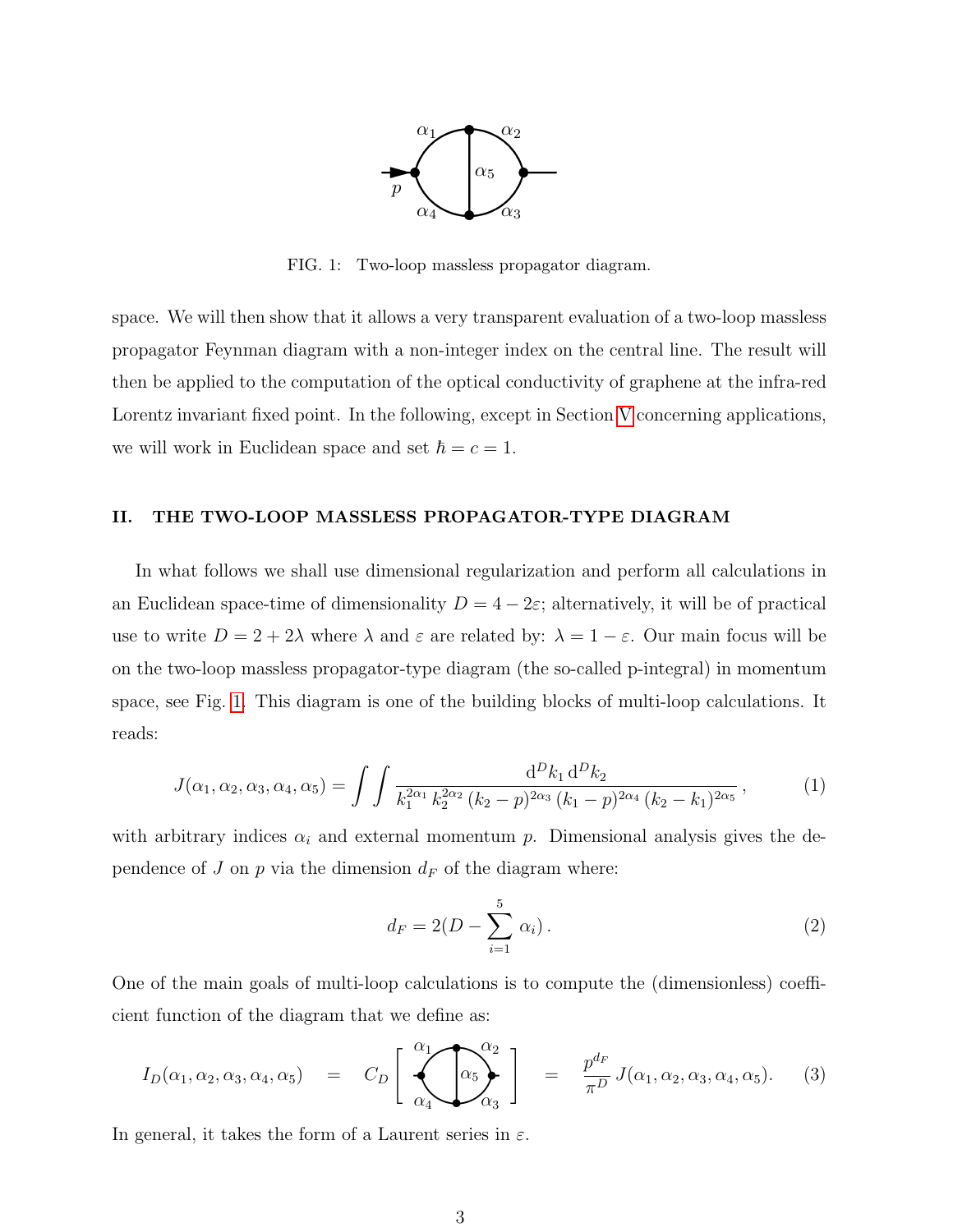The 2-loop massless propagator-type diagram of Eq. [\(1\)](#page-2-1) has a rather long history, see Ref. [\[11\]](#page-13-10) for a review. Generally speaking, when all indices are integers the diagram is easily computed, e.g., with the help of IBP. On the other hand, for arbitrary (non-integer) values of all the indices, it's evaluation is highly non-trivial and peculiar cases have to be considered, see, e.g., Refs.  $[1,2,4,5,8,9,12-21]$  $[1,2,4,5,8,9,12-21]$  $[1,2,4,5,8,9,12-21]$  $[1,2,4,5,8,9,12-21]$  $[1,2,4,5,8,9,12-21]$  $[1,2,4,5,8,9,12-21]$  $[1,2,4,5,8,9,12-21]$  $[1,2,4,5,8,9,12-21]$ . In the case where all the indices take the form  $\alpha_i = 1 + a_i \varepsilon$ , the diagram is known only in the form of an  $\varepsilon$ -expansion; after two decades of calculations,<sup>[4](#page-13-3)[,8](#page-13-8)[,9](#page-13-7)[,12](#page-13-11)[,13,](#page-13-12)[16](#page-13-13)</sup> an expansion to order  $\varepsilon^9$  was achieved in Ref. [\[18\]](#page-13-14). The expansion was automated in Ref. [\[19\]](#page-14-1) by representing the diagram as a combination of two-fold series; in principle, such numerical evaluation allows an expansion to arbitrary order in  $\varepsilon$ , the only restrictions arising from hardware constraints. In some other cases, an exact evaluation of the diagram could be found. In the case where two adjacent indices are arbitrary (other indices being integers), the diagram was first computed exactly using the Gegenbauer polynomial technique.<sup>[4](#page-13-3)</sup> Such results were soon after recovered in a more simple way using IBP.<sup>[1,](#page-13-0)[2](#page-13-1)</sup> A decade later, a new class of complicated diagrams where two adjacent indices are integers and the three others are arbitrary could be computed exactly on the basis of a new development of the Gegenbauer polynomial technique.[5](#page-13-4) For this class of diagrams, similar results have been obtained in Ref. [\[16\]](#page-13-13) using an Ansatz to solve the recurrence relations arising from IBP for the 2-loop diagram. All these results are expressed in terms of (combinations of) generalized hypergeometric functions,  ${}_{3}F_{2}$  with argument 1.[5](#page-13-4)[,16,](#page-13-13)[21](#page-14-0) Actually, the simplest non-trivial diagram belonging to this class is the one with an arbitrary index on the central line. It's coefficient function reads: From IBP<br>
ons of)  $\beta$ <br>
mplest not<br>
e central<br>  $\alpha$   $\alpha$   $\alpha$ 

$$
I(\alpha) = C_D \left[ \begin{array}{c} 1 \\ \hline 0 \end{array} \right] = \frac{p^{2(2-\alpha)}}{\pi^D} J(1,1,1,1,\alpha). \tag{4}
$$

An expression of this diagram in terms of a one-fold series has first been given in Ref. [\[9\]](#page-13-7). Then, in Ref. [\[5\]](#page-13-4), this function was shown to be expressed in terms of a single  ${}_{3}F_2$  function of argument 1 with the result reading:

$$
I(\alpha) = -2\Gamma(\lambda)\Gamma(\lambda - \alpha)\Gamma(1 - 2\lambda + \alpha) \times \left[\frac{\Gamma(\lambda)}{\Gamma(2\lambda)\Gamma(3\lambda - \alpha - 1)} \sum_{n=0}^{\infty} \frac{\Gamma(n + 2\lambda)\Gamma(n + 1)}{n!\Gamma(n + 1 + \alpha)} \frac{1}{n + 1 - \lambda + \alpha} + \frac{\pi \cot \pi (2\lambda - \alpha)}{\Gamma(2\lambda)}\right].
$$
\n(5)

In these Proceedings, we shall consider an even simpler case where the index  $\alpha$  is related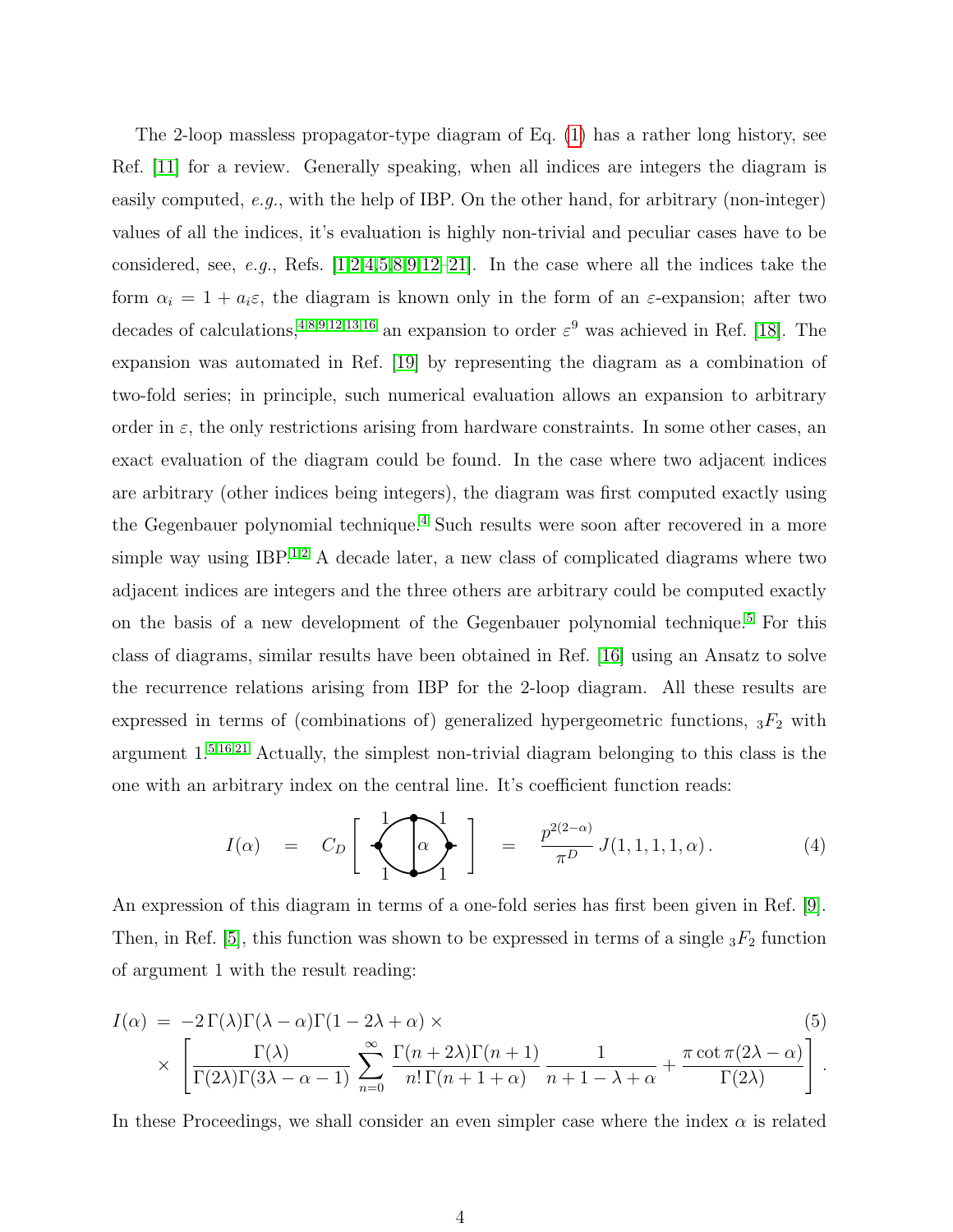<span id="page-4-2"></span>to the dimensionality of the system as follows:  $\alpha = \lambda = D/2 - 1$ . Graphically:

the dimensionality of the system as follows: 
$$
\alpha = \lambda = D/2 - 1
$$
. Graphically:  
\n
$$
I(\lambda) = C_D \begin{bmatrix} 1 \\ 1 \\ 1 \end{bmatrix} = \frac{p^{2(2-\lambda)}}{\pi^D} J(1, 1, 1, 1, \lambda) \qquad (\lambda = D/2 - 1). \quad (6)
$$

This diagram has already been calculated, see Ref. [\[1\]](#page-13-0) and also discussions in Ref. [\[15\]](#page-13-15), and reads:

<span id="page-4-3"></span>
$$
I(\lambda) = 3 \frac{\Gamma(\lambda)\Gamma(1-\lambda)}{\Gamma(2\lambda)} \left[ \psi'(\lambda) - \psi'(1) \right]. \tag{7}
$$

The method used then was the uniqueness method in position space. In Ref. [\[20\]](#page-14-2), a seemingly simpler and more transparent derivation was proposed using the method of uniqueness in momentum space.

#### III. THE METHOD OF UNIQUENESS

In what follows all diagrams will be analyzed in momentum space. We assume that algebraic manipulations related to gamma matrices have been done,  $e, q$ , contraction of Lorentz indices, calculations of traces, etc... The diagrams we shall consider therefore involve only scalar propagators which are simple power laws of the form:  $1/k^{2\alpha}$  where  $\alpha$  is the so-called index of the propagators. The latter can be represented graphically as a line: gamm<br>ces,  $\epsilon$ <br>th are<br>rs. Tl<br> $\alpha$ 

$$
\frac{\alpha}{k^{2\alpha}} \quad \Rightarrow \quad \frac{1}{k^{2\alpha}} \,. \tag{8}
$$

The index of a diagram is defined as the sum of the indices of its constituent lines. Ordinary lines have index 1, while ordinary triangles and vertices have index 3. Of importance in the following will be the notions of unique triangle and unique vertex. In momentum space a triangle and a vertex are said to be unique if their indices are equal to  $D = 2 + 2\lambda$  and

 $D/2 = 1 + \lambda$ , respectively, see table I for a summary.<br>With these definitions and graphical notations, chapters:<br> $\frac{\alpha}{\sqrt{2\pi}} = \frac{\alpha + \lambda}{\sqrt{2\pi}}$ With these definitions and graphical notations, chains reduce to the product of propagators: summary.<br>btations, chain<br> $= \frac{\alpha + \beta}{\alpha + \beta}$ 

<span id="page-4-1"></span><span id="page-4-0"></span>
$$
\alpha \qquad \beta \qquad = \qquad \frac{\alpha + \beta}{\qquad} \qquad . \tag{9}
$$

On the other hand simple loops involve an integration:

$$
\frac{\alpha}{\beta} = \frac{\alpha + \beta}{\pi^{D/2} A(\alpha, \beta)}.
$$
\n(9)

\nsimple loops involve an integration:

\n
$$
\frac{\alpha}{\beta} = \pi^{D/2} A(\alpha, \beta) \stackrel{\alpha + \beta - D/2}{\bullet},
$$
\n(10)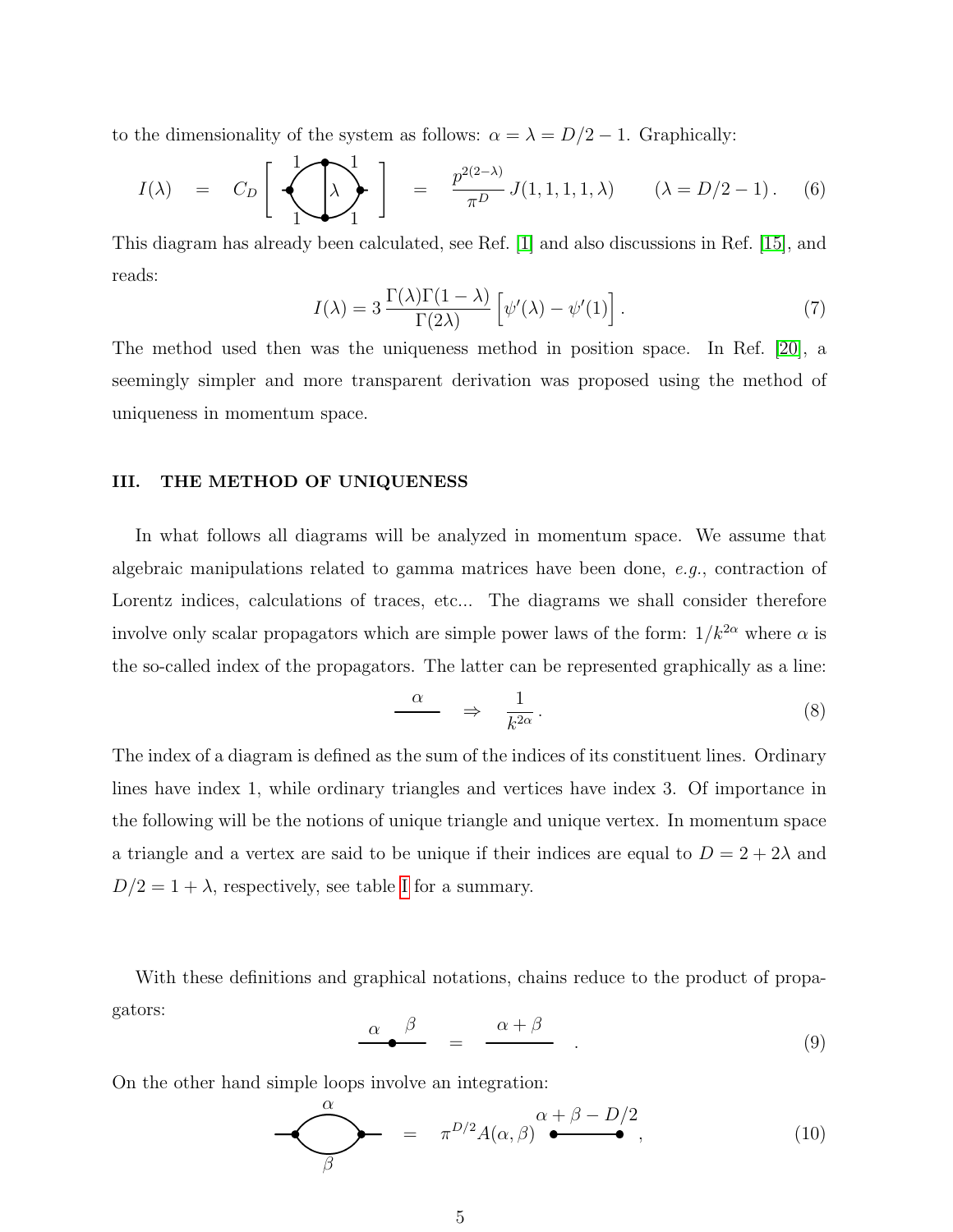|           | Line     | Triangle                                                                                                                     | <b>Vertex</b>             |
|-----------|----------|------------------------------------------------------------------------------------------------------------------------------|---------------------------|
| Arbitrary | $\alpha$ | $\sum_{i=1}^{3} \alpha_i$                                                                                                    | $\sum_{i=1}^{3} \alpha_i$ |
| Ordinary  |          | 3                                                                                                                            | 3                         |
| Unique    |          | $D/2 = 2 - \varepsilon = 1 + \lambda \left  D = 4 - 2\varepsilon = 2 + 2\lambda \right  D/2 = 2 - \varepsilon = 1 + \lambda$ |                           |

<span id="page-5-0"></span>TABLE I: Indices of lines, triangles and vertices in p-space ( $\varepsilon = 2 - D/2$ ,  $\lambda = D/2 - 1$ )

where

<span id="page-5-3"></span>
$$
A(\alpha, \beta) = \frac{a(\alpha)a(\beta)}{a(\alpha + \beta - D/2)}, \quad a(\alpha) = \frac{\Gamma(D/2 - \alpha)}{\Gamma(\alpha)}.
$$
 (11)

Multi-loop diagrams can then be evaluated without further explicit integration by using the above results in combination with some identities between diagrams. Central to this paper is the uniqueness (or star-triangle) relation which relates a so-called unique triangle to a unique vertex: Exercise  $\alpha_3$ <br>x:<br> $\alpha_3$ <br> $\alpha_2$ ed without further exp<br>
e identities between d<br>
lation which relates a<br>  $\alpha_2$ <br>  $\alpha_1$ <br>  $\alpha_2$ <br>  $\alpha_1$ 

<span id="page-5-1"></span>
$$
\alpha_3 \lambda_{\alpha_1} \overline{\alpha_2} = \pi^{D/2} A(\alpha_1, \alpha_2) \overline{\alpha_3} \overline{\alpha_3} \qquad (12)
$$
\n
$$
2 - \alpha_i
$$
 is the index dual to  $\alpha_i$ . Another important identity takes the form relation and can be obtained from integration by parts<sup>1,2</sup>:\n
$$
\alpha_3 \lambda_3 - 2\alpha_5 \lambda_4 \lambda_5 \lambda_6 \qquad = \alpha_2 \left[ \overbrace{\alpha_3}^{\alpha_1} - \overbrace{\alpha_4}^{\alpha_5} \right]
$$
\n
$$
(12)
$$

<span id="page-5-2"></span>where  $\tilde{\alpha}_i = D/2 - \alpha_i$  is the index dual to  $\alpha_i$ . Another important identity takes the form of a recurrence relation and can be obtained from integration by  $parts^{1,2}$  $parts^{1,2}$  $parts^{1,2}$  $parts^{1,2}$ .

$$
\alpha_3/\sqrt{\alpha_1} = \overline{\alpha_2} = \pi^{D/2} A(\alpha_1, \alpha_2) \overline{\alpha_1} \overline{\alpha_3} , \qquad (12)
$$
  
\nhere  $\tilde{\alpha}_i = D/2 - \alpha_i$  is the index dual to  $\alpha_i$ . Another important identity takes the form  
\na recurrence relation and can be obtained from integration by parts<sup>1,2</sup>:  
\n
$$
(D - \alpha_2 - \alpha_3 - 2\alpha_5) \overline{\alpha_1} \overline{\alpha_2} = \alpha_2 \left[ \begin{array}{c} + \\ - \end{array} - \begin{array}{c} - \\ - \end{array} \right] + \alpha_3 \left[ \begin{array}{c} + \\ - \end{array} \right] (13)
$$

where  $\pm$  on the right-hand side of the equation denotes the increase or decrease of a line index by 1 with respect to its value on the left-hand side. In the following, in order to simply notations, we will assume that lines with no index are ordinary lines, that is lines of index 1.

## IV. CALCULATION OF THE DIAGRAM

With the help of the above notations and identities,  $I(\lambda)$  can be computed. We only give the elementary four steps in what follows, see Ref. [\[20\]](#page-14-2) for more details. The first step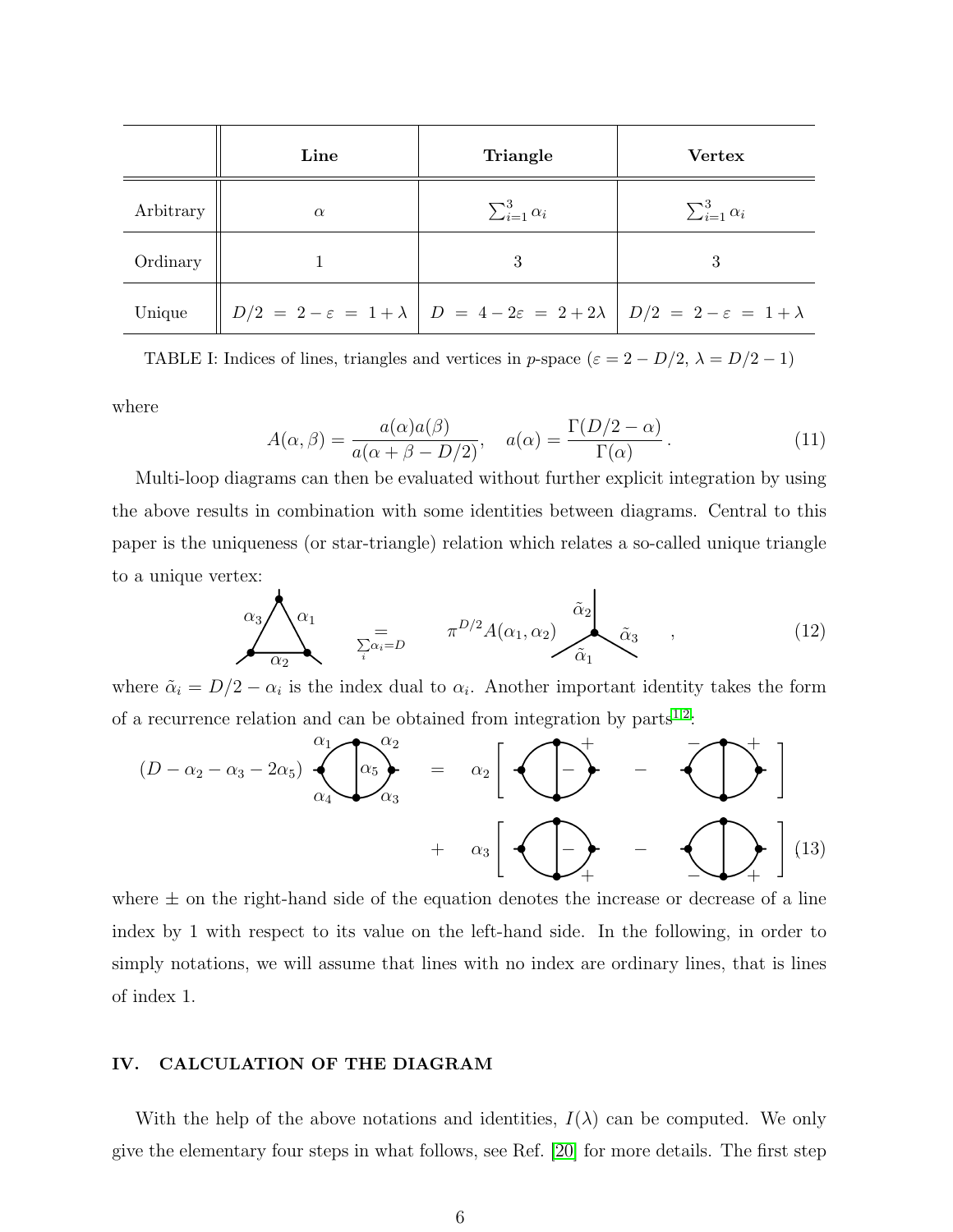consists in replacing the central line by a loop, Eq. [\(10\)](#page-4-0), in order to make the right triangle unique. Then, the uniqueness relation, Eq. [\(12\)](#page-5-1), can then be used. In graphical notations these two steps read: onsists in replacing the central line<br>nique. Then, the uniqueness relations<br>hese two steps read:<br> $J(1, 1, 1, 1, \lambda) = \begin{pmatrix} 1 & 1 \\ 1 & 1 \\ 1 & 1 \end{pmatrix}$ by a loop, Eq. (10), in order to make the ri<br>n, Eq. (12), can then be used. In graphics<br> $\frac{1}{\pi^{D/2}A(1, 2\lambda)}$   $\left(\sqrt{\frac{2\lambda}{\lambda}}\right)^{\lambda} = \left(\frac{\lambda}{\lambda}\right)^{\lambda}$ 

<span id="page-6-1"></span>
$$
J(1,1,1,1,\lambda) = \bigodot_{\lambda} \leftarrow \frac{1}{\pi^{D/2}A(1,2\lambda)} \bigodot_{\lambda} \leftarrow \leftarrow \bigodot_{\lambda} \frac{1}{p^{2(1-\lambda)}}. \tag{14}
$$

The third step consists in using the integration by parts identity, Eq. (13), in order to reduce the last diagram to sequences of chains and simple loops:

ne third step consists in using the integration by parts identity, Eq. (13), in order to  
duce the last diagram to sequences of chains and simple loops:  

$$
(-2\delta) \begin{pmatrix} \lambda + \delta \\ -\infty \\ \lambda + \delta \end{pmatrix} = 2(\lambda + \delta) \begin{bmatrix} \lambda + \delta \\ \lambda + \delta + 1 \end{bmatrix} - \begin{pmatrix} \lambda + \delta \\ \lambda + \delta + 1 \end{pmatrix}
$$
(15)

<span id="page-6-0"></span>The resulting diagrams can then be immediately integrated with the help of Eqs. [\(9\)](#page-4-1) and [\(10\)](#page-4-0). Notice that in Eq. [\(15\)](#page-6-0) an additional regularization parameter  $\delta$  has been introduced in order to make sense of the integration by parts identity. The fourth and last step then consists in taking the limit  $\delta \to 0$  which can be done by using the following product expansion of the Gamma function:

$$
\Gamma(x+\varepsilon) = \Gamma(x) \exp\left[\sum_{k=1}^{\infty} \psi^{(k-1)}(x) \frac{\varepsilon^k}{k!} \right], \quad \psi(x) = \psi^{(0)}(x) = \frac{\Gamma'(x)}{\Gamma(x)}, \quad \psi^{(k)}(x) = \frac{d^k}{dx^k} \psi(x),
$$
\n(16)\nwhere  $\psi^{(k)}$  is the polygonma function of order  $k$ . All calculations done, this yields:\n
$$
\sum_{\lambda}^{\lambda} = \frac{\pi^D}{p^2} 3 \frac{\Gamma(\lambda)\Gamma(1-\lambda)}{\Gamma(2\lambda)} \left[\psi'(\lambda) - \psi'(1)\right],
$$
\n(17)

where  $\psi^{(k)}$  is the polygamma function of order k. All calculations done, this yields:

$$
\sum_{\lambda}^{\lambda} = \frac{\pi^D}{p^2} 3 \frac{\Gamma(\lambda)\Gamma(1-\lambda)}{\Gamma(2\lambda)} \left[ \psi'(\lambda) - \psi'(1) \right], \tag{17}
$$

where  $\psi'(x)$  is the trigamma function. Substituting this result in Eq. [\(14\)](#page-6-1) and using Eq.  $(6)$ , we obtain the advertised result<sup>[1](#page-13-0)[,15](#page-13-15)</sup> for the coefficient function, Eq.  $(7)$ . In the even-dimensional case  $(\lambda \rightarrow 1 \text{ or } D \rightarrow 4)$  the well-known result:

$$
I(1) = 6\,\zeta(3)\,,\tag{18}
$$

is recovered. On the other hand, in the odd-dimensional case ( $\lambda \rightarrow 1/2$  or  $D \rightarrow 3$ ), which is one of the cases of interest to Ref. [\[15](#page-13-15)[,20](#page-14-2)[,22\]](#page-14-3), the result is transcendentally more complex  $(\zeta(2) = \pi^2/6)$  and reads:

$$
I(1/2) = 6\pi \zeta(2). \tag{19}
$$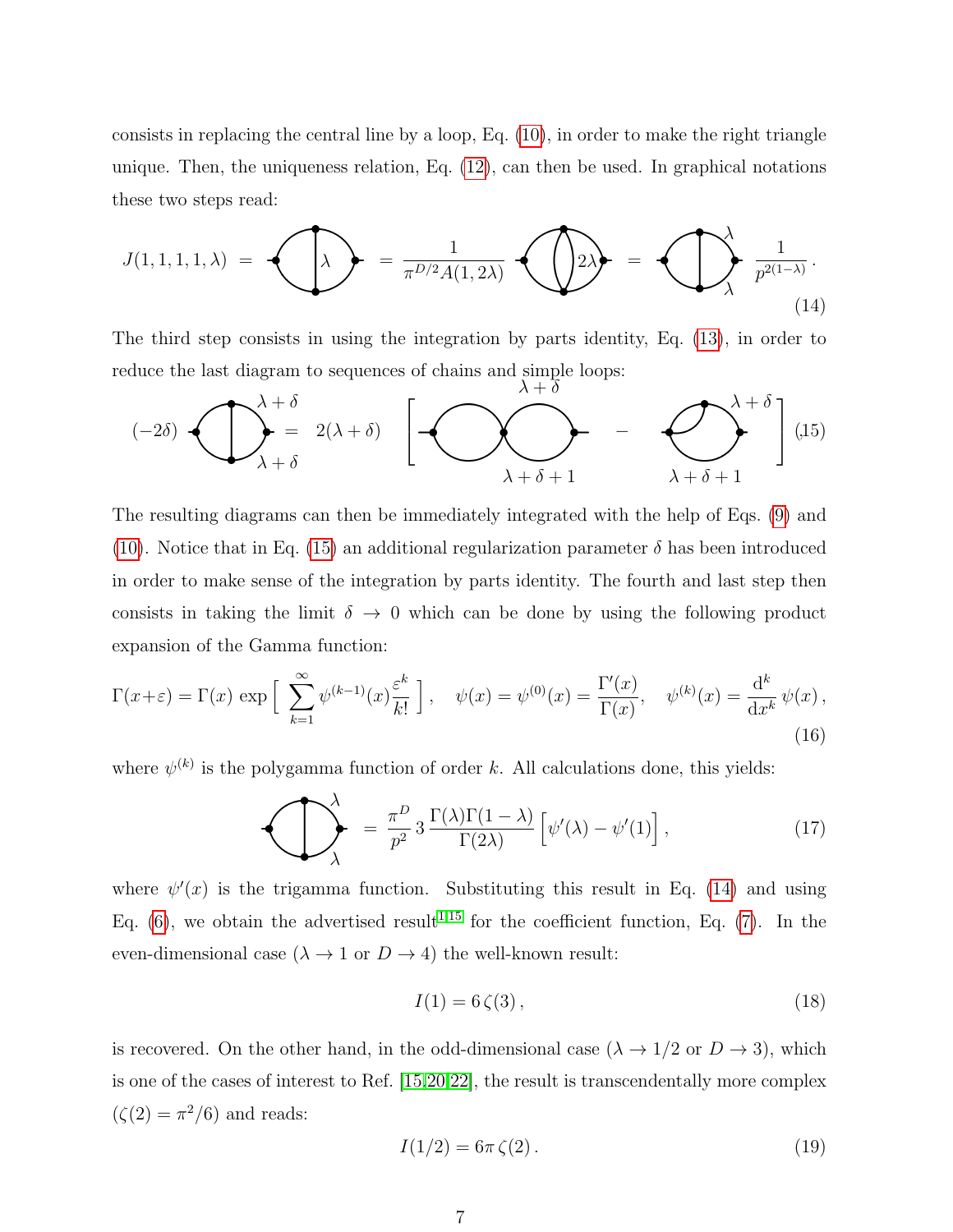#### <span id="page-7-0"></span>V. APPLICATION

Going back to Minkowski space, we consider the following low-energy effective action describing the coupling of a fermion field in  $d_e = D_e + 1$ -dimensions with a  $U(1)$  gauge field in  $d_{\gamma} = D_{\gamma} + 1$ -dimensions:

<span id="page-7-1"></span>
$$
S = \sum_{\sigma=1}^{N_F} \int \mathrm{d}t \, \mathrm{d}^{D_e} x \left[ \bar{\psi}_{\sigma} \left( i \gamma^0 \partial_t + i v \vec{\gamma} \cdot \vec{\nabla} \right) \psi_{\sigma} - e \bar{\psi}_{\sigma} \gamma^0 A_0 \psi_{\sigma} + e \frac{v}{c} \bar{\psi}_{\sigma} \vec{\gamma} \cdot \vec{A} \psi_{\sigma} \right] + \int \mathrm{d}t \, \mathrm{d}^{D_\gamma} x \left[ -\frac{1}{4} F^{\mu\nu} F_{\mu\nu} - \frac{1}{2a} \left( \partial_{\mu} A^{\mu} \right)^2 \right], \tag{20}
$$

where  $\psi_{\sigma}$  is a four component spinor of spin index  $\sigma$  which varies from 1 to  $N_F$  ( $N_F = 2$ ) for graphene),  $v$  is the Fermi velocity,  $c$  is the velocity of light which is also implicitly contained in the gauge field action through  $\partial_{\mu} = (\frac{1}{c}\partial_{t}, \vec{\nabla})$ , a is the gauge fixing parameter and  $\gamma^{\mu}$  is a 4 × 4 Dirac matrix satisfying the usual algebra:  $\{\gamma^{\mu}, \gamma^{\nu}\} = 2g^{\mu\nu}$  where  $g^{\mu\nu} = \text{diag}(1, -1, -1, \dots, -1)$  is the metric tensor in  $D_e + 1$ -dimensions. As we shall use dimensional regularization, the following parametrisation will be useful:<sup>[35](#page-14-4)</sup>

$$
d_{\gamma} = 4 - 2\varepsilon_{\gamma}, \qquad d_{e} = 2 + 2\lambda - 2\varepsilon_{\gamma}.
$$
 (21)

The case of graphene corresponds to:  $\varepsilon_{\gamma} \to 0$  and  $\lambda \to 1/2$ , that is a fermion living in a space of  $d_e = 2 + 1$ -dimensions interacting with a gauge field in  $d<sub>\gamma</sub> = 3 + 1$ -dimensions.

From the action of Eq. [\(20\)](#page-7-1) and for arbitrary  $d_{\gamma}$  and  $d_e$ , we have the following Feynman rules. The fermion propagator reads:

$$
S_0(p) = \frac{\mathrm{i}\psi}{p^2}, \qquad \psi = \gamma^\mu p_\mu = \gamma^0 p_0 - v\vec{\gamma} \cdot \vec{p}. \tag{22}
$$

The reduced photon propagator is given by:

$$
\tilde{D}_0^{\mu\nu}(\bar{q}) = \frac{\mathrm{i}}{(4\pi)^{1-\lambda}} \frac{\Gamma(\lambda)}{(-\bar{q}^2)^{\lambda}} \left( g^{\mu\nu} - \tilde{\xi} \frac{\bar{q}^{\mu} \bar{q}^{\nu}}{\bar{q}^2} \right) , \qquad \bar{q}^{\mu} = (q^0/c, \vec{q}) , \qquad (23)
$$

where  $\tilde{\xi} = \lambda \xi = \lambda (1 - a)$ . It is a reduced propagator since it has been obtained from the usual  $D_{\gamma}$ -dimensional photon propagator after integrating out all space coordinates perpendicular to the  $D_e$ -dimensional membrane. Finally, the vertex function  $(j = 1, 2$  is a space index) reads:

$$
\Gamma_0^0 = -ie\gamma^0, \qquad \Gamma_0^j = -ie\frac{v}{c}\gamma^j. \tag{24}
$$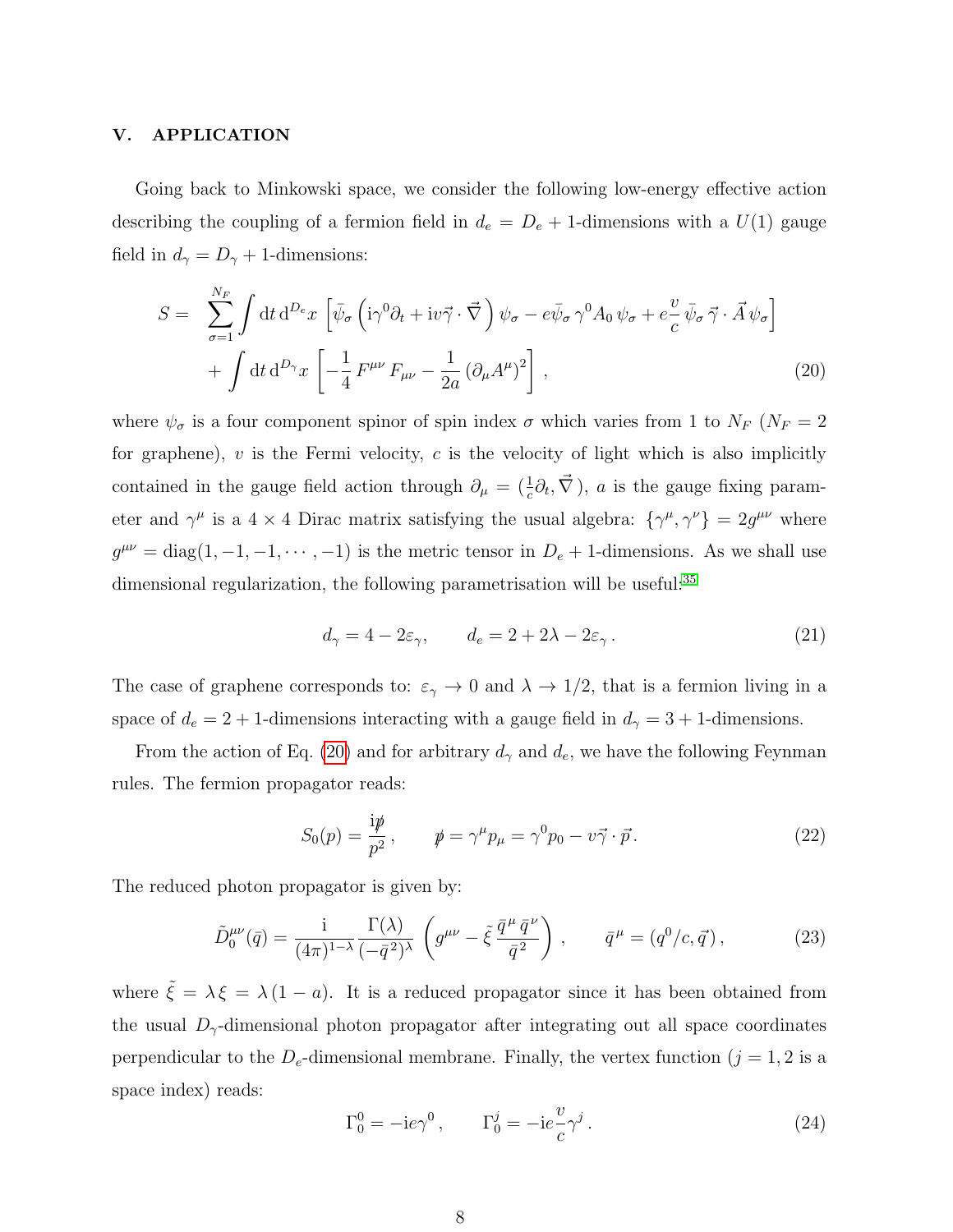The coupling of the fermion field to the gauge field is characterized by a dimensionless coupling constant:  $\alpha_g = e^2/(4\pi v)$ . In graphene, a well known effect of interactions is to renormalize the Fermi velocity which then flows to the velocity of light in the infra-red, see Ref. [\[23\]](#page-14-5). Experimentally,<sup>[24](#page-14-6)</sup> the flow of the velocity is cut at values of the order of  $v \approx c/300$ . Hence, it is common practice to neglect all retardation effects. In this nonrelativistic limit there is no coupling of the fermion to the vector photon  $(\Gamma_0^j = 0)$  and the rules (for arbitrary  $\lambda$ ) simplify as:

$$
S_0(p) = \frac{\mathrm{i}\cancel{p}}{p^2}, \quad \tilde{D}_0^{00}(\vec{q}) = \frac{\mathrm{i}}{(4\pi)^{1-\lambda}} \frac{\Gamma(\lambda)}{(|\vec{q}|^2)^{\lambda}}, \quad \Gamma_0^0 = -\mathrm{i}e\gamma^0 \qquad (v \ll c), \tag{25}
$$

where  $p^{\mu} = (p^0, v\vec{p})$ . In this limit, the coupling constant is of the order of unity:  $\alpha_g \approx$  $300/137 \approx 2$ . Formally, we may let the velocity flow. Then, deep in the infra-red, a Lorentz invariant fixed point is reached:<sup>[23](#page-14-5)</sup> v  $\rightarrow$  c and  $\alpha_g \rightarrow \alpha \approx 1/137$ . At the fixed point, the rules (again for arbitrary  $\lambda$ ) simplify and read:

$$
S_0(p) = \frac{ip}{p^2}, \quad \tilde{D}_0^{\mu\nu}(q) = \frac{i}{(4\pi)^{1-\lambda}} \frac{\Gamma(\lambda)}{(-q^2)^{1/2}} \left( g^{\mu\nu} - \tilde{\xi} \frac{q^{\mu} q^{\nu}}{q^2} \right), \quad \Gamma^{\mu} = -ie\gamma^{\mu} \qquad (v = c),
$$
\n(26)

where momenta are of the form  $k^{\mu} = (k^0, \vec{k})$  as we may set  $v = c = 1$  in this limit because there is no further flow of the velocity. This relativistic model belongs to the class of the so-called massless reduced quantum electrodynamics (reduced QED), [\[25\]](#page-14-7), or pseudo QED, Refs. [\[26\]](#page-14-8), models. The Lorentz invariance allows a straightforward application of covariant methods for computing massless Feynman diagrams. The square root branch cut in the photon propagator leads to non trivial Feynman diagrams with non-integer indices of the type considered in the previous sections.

Given the above rules, we now focus on the computation of radiative corrections to the polarization operator  $\Pi^{\mu\nu}(q)$ . Power counting indicates that this function is free from singularities in the limit  $\varepsilon_{\gamma} \to 0$  and  $\lambda \to 1/2$  that we are interested in. In the following, we shall therefore perform all calculations for  $\varepsilon_{\gamma} \to 0$  keeping arbitrary  $\lambda$ . At the end, the case  $\lambda = 1/2$  will be considered. Similar computations valid for any  $\varepsilon_{\gamma}$  and  $\lambda$  can be found in Ref. [\[22\]](#page-14-3). Once computed, the polarization operator can be related to an observable, the so-called optical conductivity, with the help of the following relation:

<span id="page-8-0"></span>
$$
\sigma(q_0) = -\lim_{\vec{q}\to 0} \frac{iq_0}{|\vec{q}|^2} \Pi^{00}(q_0, \vec{q}) . \tag{27}
$$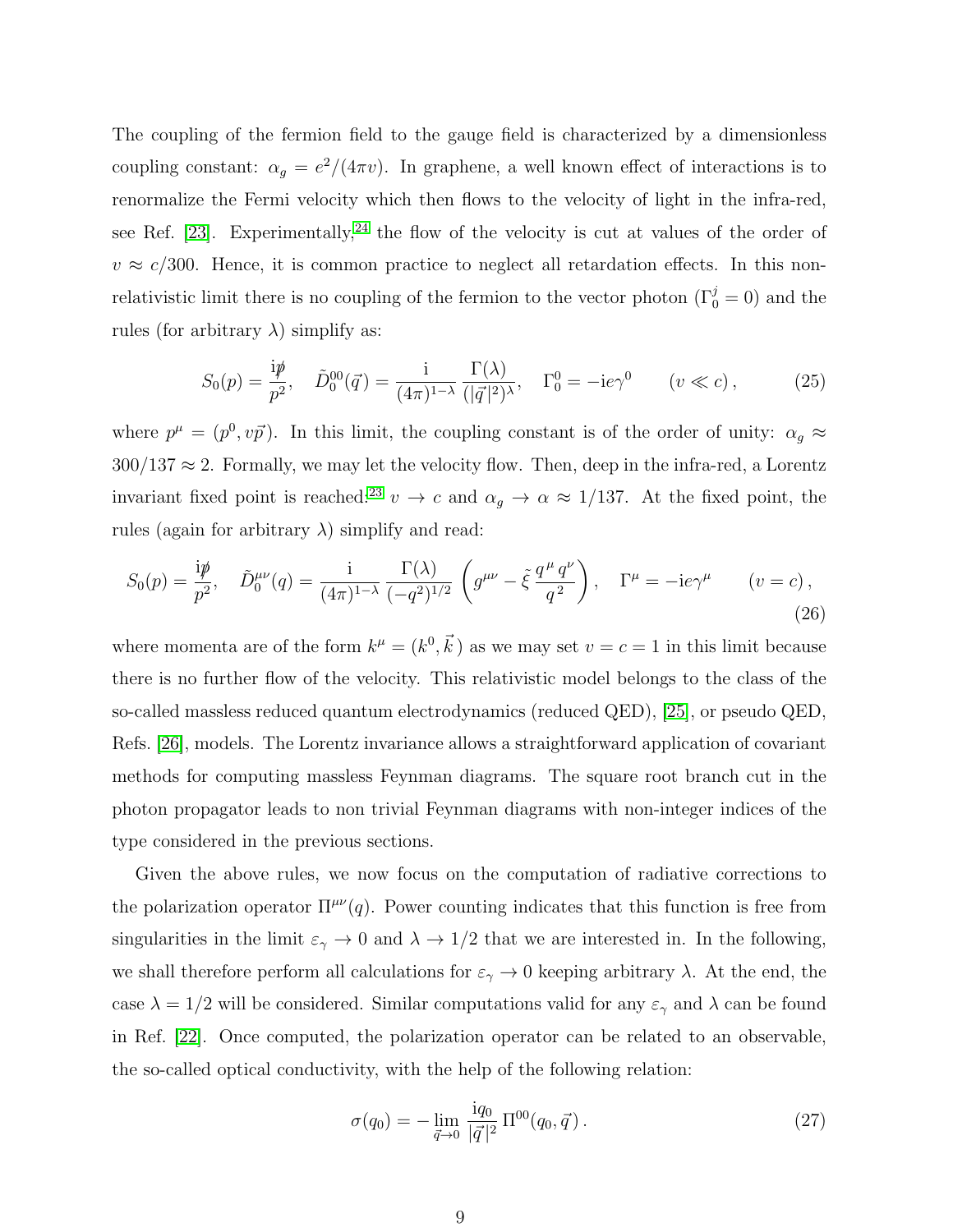

<span id="page-9-0"></span>FIG. 2: One-loop diagrams: a) vacuum polarization, b) fermion self-energy and c) fermion-gauge field vertex.

Equivalently, from the parametrization  $\Pi^{\mu\nu}(q) = \Pi(q^2) (g^{\mu\nu}q^2 - q^{\mu}q^{\nu})$  which follows from current conservation, we may write  $\sigma(q_0) = iq_0 v^2 \Pi(q_0^2, \vec{0})$ . In the non-relativistic limit, the computation of  $\Pi^{00}(q)$  is the most convenient while in the relativistic limit it is that of  $\Pi(q^2)$ .

In the absence of electron-electron interactions, the polarization operator reduces to a simple loop, see Fig. [2a](#page-9-0), which is defined as:

$$
i\Pi_1^{\mu\nu}(q) = -\int [\mathrm{d}^{d_e} k] \, \text{Tr} \left[ (-ie\gamma^\mu) S_0(k+q) (-ie\gamma^\nu) S_0(k) \right] \,, \qquad [\mathrm{d}^{d_e} k] = \frac{\mathrm{d}^{d_e} k}{(2\pi)^{d_e}} \,. \tag{28}
$$

Focusing on the computation of  $\Pi_1(q^2)$ , straightforward calculations lead to (for  $\varepsilon_\gamma \to 0$ ):

<span id="page-9-2"></span>
$$
\Pi_1(q^2) = -4N_F \frac{e^2 \Gamma(\lambda)}{(4\pi)^{1+\lambda} \left(-q^2\right)^{1-\lambda}} \frac{\Gamma(1+\lambda)\Gamma(1-\lambda)}{(1+2\lambda)\Gamma(2\lambda)}.
$$
\n(29)

In the case  $\lambda = 1/2$  which is of interest to us, this yields:  $\Pi_1(q^2) = -e^2 N_F/(8\sqrt{-q^2})$ . Hence, we recover the minimal conductivity of graphene  $(N_F = 2)$ :<sup>[27](#page-14-9)</sup>

<span id="page-9-1"></span>
$$
\sigma_0 = e^2/(4\hbar). \tag{30}
$$

Because this is a free fermion result, it holds for any value of  $v/c$ . As we shall now see, this is not so for higher order corrections.

In the last decade, there has been extensive work done in order to understand how electron-electron interactions may affect the result of Eq. [\(30\)](#page-9-1), see Refs. [\[28–](#page-14-10)[32\]](#page-14-11). Experi-ments<sup>[33](#page-14-12)</sup> seem to indicate that interaction effects are weak and lead only to  $2\%$  deviation from the free fermion result, see also Ref. [\[34\]](#page-14-13) for a review. Theoretically, it was shown that there are no corrections to the optical conductivity from short-range interactions among the fermions.[31](#page-14-14) No exact result is available in the case of long-range interactions that we are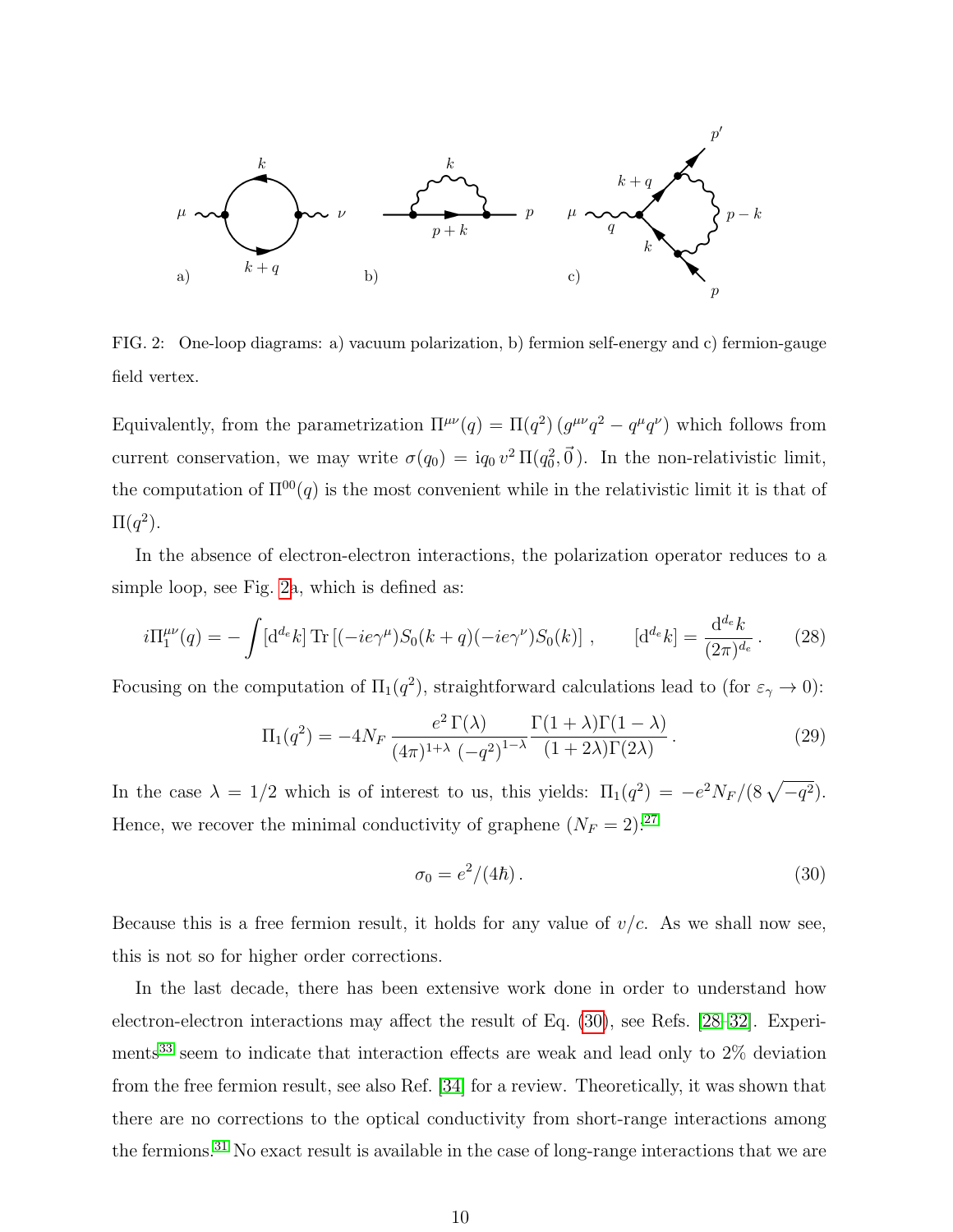

<span id="page-10-0"></span>FIG. 3: Two-loop vacuum polarization diagrams.

interested in. In this case, the standard procedure is to use perturbation theory from which one can compute the lowest order interaction correction coefficient,  $\mathcal{C}$ , to the conductivity:

<span id="page-10-2"></span>
$$
\sigma = \sigma_0 \left( 1 + \alpha \mathcal{C} + O\left(\alpha^2\right) \right),\tag{31}
$$

which is related to the two-loop correction to the polarization operator, see the corresponding diagrams in Fig. [3.](#page-10-0) The later is defined as:

$$
\Pi_2^{\mu\nu}(q) = 2 \Pi_{2a}^{\mu\nu}(q) + \Pi_{2b}^{\mu\nu}(q) , \qquad (32a)
$$

$$
i\Pi_{2a}^{\mu\nu}(q) = -\int [d^{d_e}k] \operatorname{Tr} \left[ (-ie\gamma^{\nu})S_0(k+q)(-ie\gamma^{\mu})S_0(k) (-i\Sigma_1(k)) S_0(k) \right], \quad (32b)
$$

$$
i\Pi_{2b}^{\mu\nu}(q) = -\int [d^{d_e}k_2] \operatorname{Tr} [(-ie\gamma^{\nu})S_0(k_2 + q)(-ie\Lambda_1^{\mu}(k_2, q))S_0(k_2)] ,
$$

where  $\Sigma_1(k)$  is the one-loop self-energy, Fig. [2b](#page-9-0), and  $\Lambda_1^{\mu}(k_2, q)$  is the one-loop vertex part, Fig. [2c](#page-9-0), which are defined as:

$$
-i\Sigma_1(k) = \int [d^d p] \left(-ie\gamma_\mu\right) S_0(k+p) \left(-ie\gamma_\nu\right) \tilde{D}_0^{\mu\nu}(p) ,\tag{33a}
$$

$$
-ie\Lambda_1^{\mu}(k_2, q) = \int [d^{d_e}k_1] \, \tilde{D}_0^{\alpha\beta}(k_1 - k_2) \, (-ie\gamma_\alpha) S_0(k_1 + q)(-ie\gamma^\mu) S_0(k_1) (-ie\gamma_\beta) (33b)
$$

We now review the computations of these diagrams and the corresponding optical conductivity in the non-relativistic and relativistic limits.

In the non-relativistic limit ( $v \ll c$ ), most results obtained by computing these diagrams seem to agree with the result first found by Mishchenko<sup>[28](#page-14-10)</sup>:

<span id="page-10-1"></span>
$$
C = \frac{19 - 6\pi}{12} \approx 0.013 \qquad (v \ll c).
$$
 (34)

Interestingly, this result shows that  $\alpha_{g}C \approx 0.02$  in agreement with the small deviations seen experimentally. Moreover, from Eq. [\(27\)](#page-8-0), Mishchenko found that this result is decomposed as:  $C = C_a + C_b$  where  $C_a = 1/4$  is the contribution of diagrams Fig. [3a](#page-10-0) and  $C_b = (8-3\pi)/6$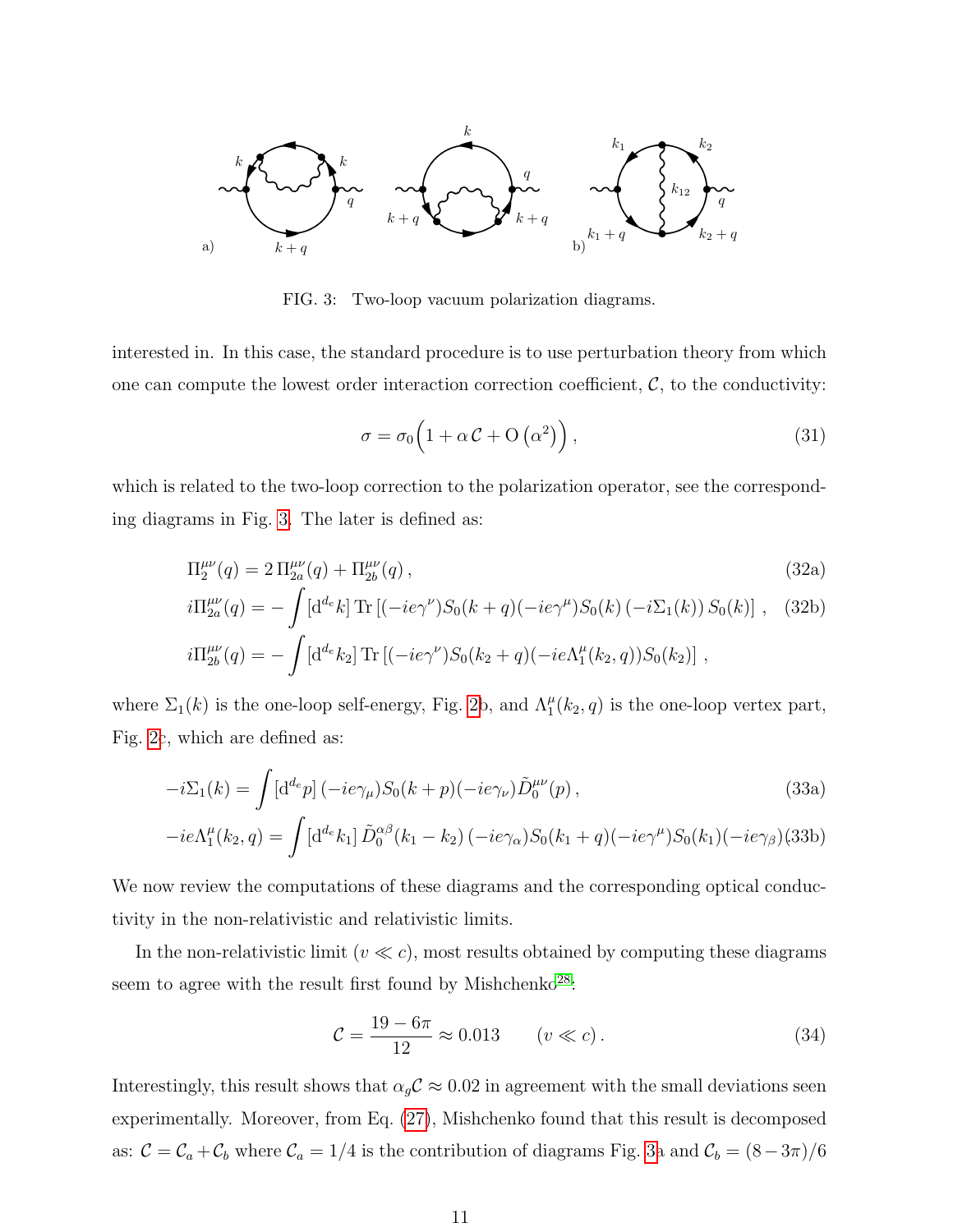is the contribution of the diagram Fig. [3b](#page-10-0). We therefore notice that the "complicated" contribution, that is the one proportional to  $\pi$  in Eq. [\(34\)](#page-10-1), arises from the "complicated" diagram Fig. [3b](#page-10-0).

Less relevant to experiments but still of academic interest is to compute the interaction correction coefficient at the infra-red fixed point. Performing the trace algebra in Eqs. [\(32\)](#page-10-2) and after Wick rotation to go to euclidean space  $(q_0 = i q_{E0})$  the diagrams reduce to a combination of scalar integrals of the kind encountered in the previous sections. All of these integrals reduce to simple loops and chains except for one, arising from diagram b in Fig. [3,](#page-10-0) and which is precisely given by  $I(\lambda)$  defined in [\(6\)](#page-4-2). All calculations done, the two-loop correction to the polarization operator reads (for  $\varepsilon_{\gamma} \to 0$ ):

$$
\Pi_2(q^2) = 4N_F \frac{e^4 \Gamma(\lambda)}{(4\pi)^{3+\lambda} \left(-q^2\right)^{1-\lambda}} \frac{16\Gamma(1+\lambda)\Gamma(1-\lambda)}{\Gamma(3+2\lambda)} C_1(\lambda), \tag{35a}
$$

$$
C_1(\lambda) = 2\lambda - \frac{5}{2} - \frac{3}{2\lambda} + \frac{1}{1+\lambda} + \frac{3}{2}\lambda(1+\lambda)\left[\psi'(\lambda) - \psi'(1)\right].
$$
 (35b)

where the result of Eq. [\(7\)](#page-4-3) has been used. Adding the one-loop contribution yields:

$$
\Pi(q^2) = \Pi_1(q^2) \left( 1 + \alpha C(\lambda) + O\left(\alpha^2\right) \right),\tag{36a}
$$

$$
C(\lambda) = -\frac{1}{\pi \lambda (1 + \lambda)} C_1(\lambda) = -\frac{1}{2\pi} \left( 3 \left[ \psi'(\lambda + 2) - \psi'(1) \right] + \frac{4}{1 + \lambda} + \frac{1}{(1 + \lambda)^2} \right) (36b)
$$

In the case  $\lambda = 1/2$ , this leads to:<sup>[20](#page-14-2)[,22](#page-14-3)</sup>

<span id="page-11-0"></span>
$$
\mathcal{C}^* = C(1/2) = \frac{92 - 9\pi^2}{18\pi} \approx 0.056 \qquad (v = c).
$$
 (37)

So in the relativistic limit, the overall correction to the conductivity is even smaller than in the non-relativistic limit as:  $\alpha C^* \approx 4.10^{-4}$ . Interestingly, the "complicated" contribution in Eq. [\(37\)](#page-11-0) is precisely the same as in Eq. [\(34\)](#page-10-1). The difference between these two results seems to arise essentially from the simple diagrams of Fig. [3a](#page-10-0). The latter contain the sub-divergent one-loop fermion self-energy which is responsible for the flow of the Fermi velocity.

In the case  $v \ll c$ , the result of Eq. [\(34\)](#page-10-1) contains contributions from the counter-terms of the diagrams in Fig. [3](#page-10-0) (see discussions in Ref. [\[29,](#page-14-15)[30\]](#page-14-16)). We will now show that such contributions are absent in the relativistic limit  $v = c$ . The counter-term diagrams are represented graphically in Fig. [4](#page-12-0) and include four contributions:

<span id="page-11-1"></span>
$$
\tilde{\Pi}_2^{\mu\nu}(q) = 2\tilde{\Pi}_{2a}^{\mu\nu}(q) + 2\tilde{\Pi}_{2b}^{\mu\nu}(q). \tag{38}
$$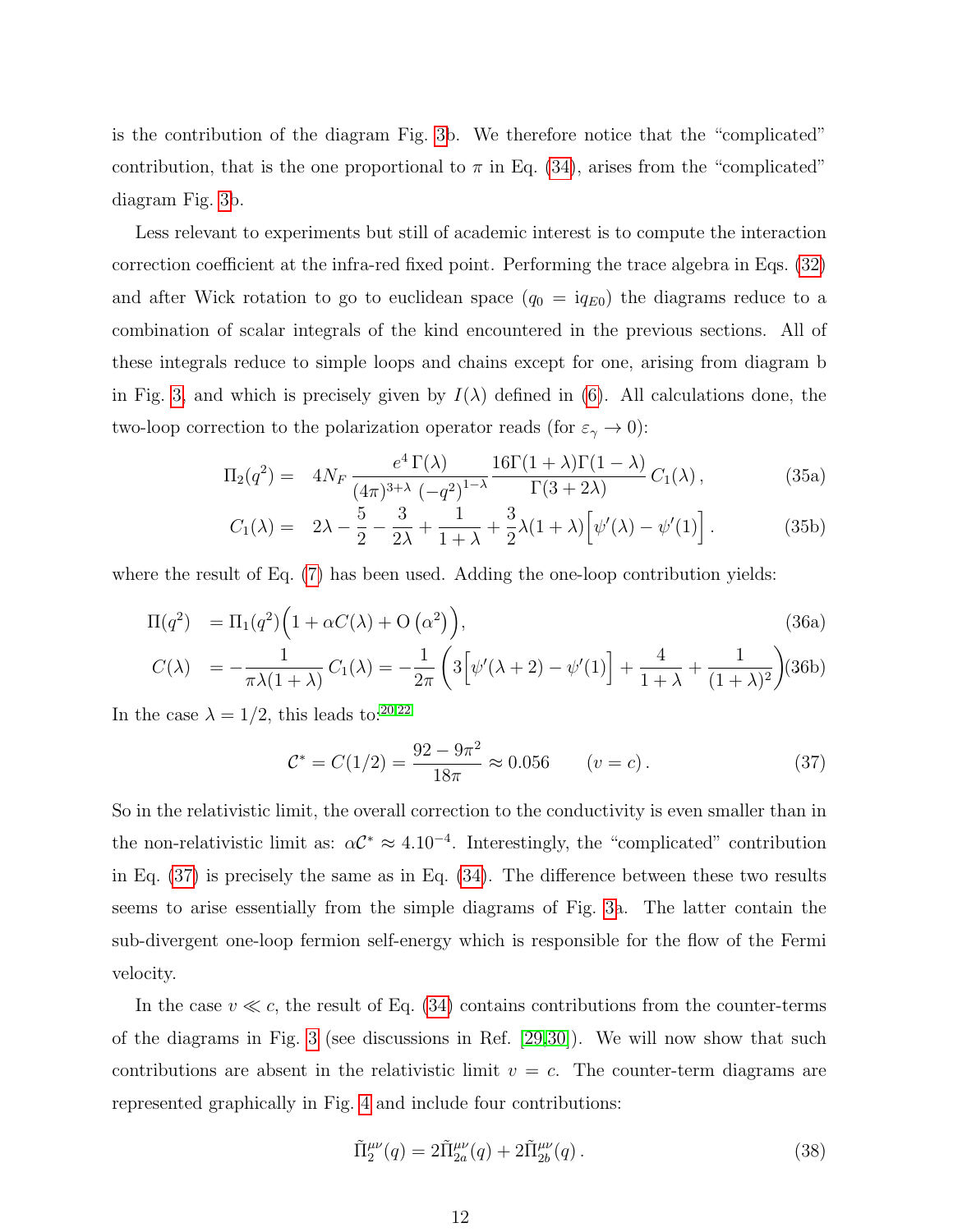

<span id="page-12-0"></span>FIG. 4: Counter-term diagrams to the two-loop vacuum polarization diagrams.

The first term,  $2\tilde{\Pi}_{2a}$ , comes from the singular part of the internal loops in the two first diagrams in Fig. [3a](#page-10-0), that is the one-loop fermion self-energy of Fig. [2b](#page-9-0). The second term,  $2\tilde{\Pi}_{2b}$ , comes from the singular part of two internal triangles in the last diagram, that is the one-loop vertex part of Fig. [2c](#page-9-0). These one-loop graphs were computed in Ref. [\[22\]](#page-14-3) and we reproduce the results here for clarity:

<span id="page-12-2"></span>
$$
\Sigma_{1V}(k^2) = -\frac{e^2 \Gamma(\lambda)(-k^2)^{-\epsilon_{\gamma}}}{(4\pi)^{d_{\gamma}/2}} \left[ \frac{2(\lambda - \epsilon_{\gamma})^2}{1 + \lambda - 2\epsilon_{\gamma}} - \xi(\lambda - \epsilon_{\gamma}) \right] A(1, \lambda), \quad (39a)
$$

<span id="page-12-1"></span>
$$
\Lambda_1^{\mu} = \frac{e^2 \Gamma(\lambda) m^{-2\varepsilon_{\gamma}}}{(4\pi)^{d_{\gamma}/2}} \gamma^{\mu} \left[ \frac{2(\lambda - \varepsilon_{\gamma})^2}{1 + \lambda - \varepsilon_{\gamma}} - \xi \lambda \right] \frac{\Gamma(\varepsilon_{\gamma})}{\Gamma(1 + \lambda)},
$$
\n(39b)

where we have used the parametrization  $\Sigma_1(k) = k \Sigma_{1V}(k^2)$ ,  $A(\alpha, \beta)$  was defined in Eq. [\(11\)](#page-5-3) and the mass  $m$  has been used as an infra-red regulator in the expression of the vertex correction, Eq. [\(39b\)](#page-12-1).

The results for  $\tilde{\Pi}_{2a}$  and  $\tilde{\Pi}_{2b}$  can then be represented as:

$$
\tilde{\Pi}_{2a}^{\mu\nu}(q) = -\text{Sing} \left[ \Sigma_{1V}(k^2) \right] \, \Pi_1^{\mu\nu}(q) \,, \qquad \tilde{\Pi}_{2b}^{\mu\nu}(q) = -\text{Sing} \left[ \Lambda^\mu / \gamma^\mu \right] \Pi_1^{\mu\nu}(q) \,, \tag{40}
$$

where k is the internal momentum,  $\Pi_1^{\mu\nu}(q)$  is the one-loop contribution, Eq. [\(29\)](#page-9-2) and the renormalization of the one-loop vertex has been represented as: Sing  $[\Lambda^{\mu}] \equiv$  $\gamma^{\mu}$  Sing  $[\Lambda^{\mu}/\gamma^{\mu}]$ . In the improved minimal subtraction scheme ( $\overline{\text{MS}}$ ), for any function  $F(\epsilon_\gamma),$  the Sing operator is defined as:

$$
\text{Sing } [F(\epsilon_{\gamma})] \equiv \frac{1}{\epsilon_{\gamma}} F(\epsilon_{\gamma} = 0), \quad \epsilon_{\gamma} = (4 - d_{\gamma})/2. \tag{41}
$$

With the help of this definition and from Eqs. [\(39\)](#page-12-2) we obtain:

<span id="page-12-3"></span>
$$
\text{Sing} \left[ \Sigma_{1V}(k^2) \right] = -\frac{e^2}{(4\pi)^2} \left[ \frac{2\lambda}{1+\lambda} - \xi \right] \frac{1}{\epsilon_\gamma}, \tag{42a}
$$

$$
\text{Sing }[\Lambda^{\mu}/\gamma^{\mu}] = +\frac{e^2}{(4\pi)^2} \left[ \frac{2\lambda}{1+\lambda} - \xi \right] \frac{1}{\epsilon_{\gamma}}. \tag{42b}
$$

Eqs. [\(42a\)](#page-12-3) and [\(42b\)](#page-12-3) are exactly opposite to each other. The contribution of the counterterms, Eq. [\(38\)](#page-11-1), is therefore zero. This actually follows from the Ward identity for reduced QED which relates the wave function and vertex renormalization constants.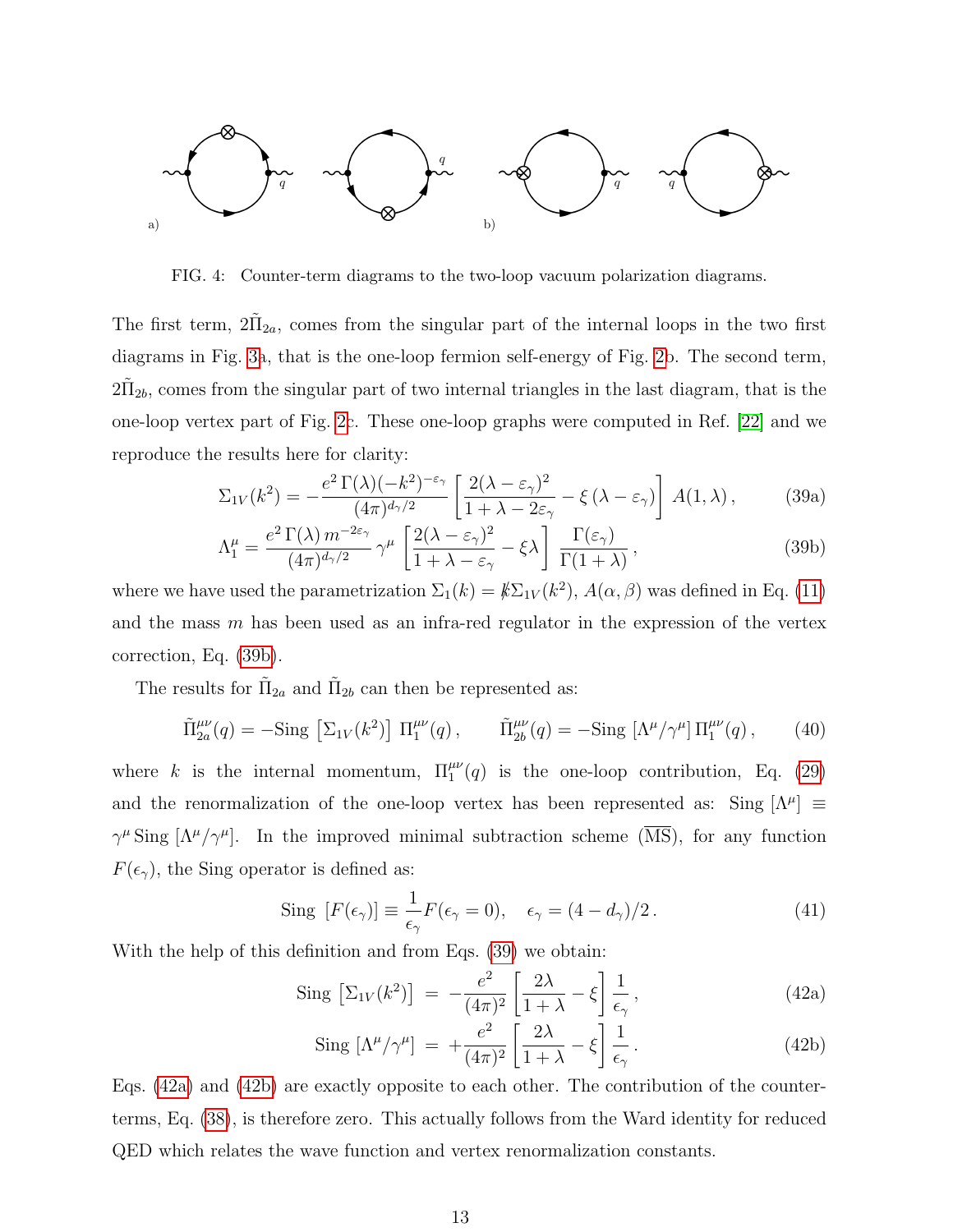# Acknowledgments

One of us (A.V.K.) was supported by RFBR grant 16-02-00790-a. The authors thank the Organizing Committee of V International Conference "Models in Quantum Field Theory" (MQFT-2015) for their invitation.

- <span id="page-13-0"></span><sup>1</sup> A. N. Vasil'ev, Yu. M. Pismak and Yu. R. Khonkonen, TMF 47 291 (1981) [Theor. Math. Phys. 47 465 (1981)].
- <span id="page-13-1"></span><sup>2</sup> K. G. Chetyrkin and F. V. Tkachov, Nucl. Phys. B 192 159 (1981); F. V. Tkachov, Phys. Lett. **B** 100 65 (1981).
- <span id="page-13-2"></span><sup>3</sup> S. Laporta, Int. J. Mod. Phys. A15 5087 (2000).
- <span id="page-13-3"></span><sup>4</sup> K. G. Chetyrkin, A. L. Kataev, F. V. Tkachov, Nucl. Phys. **B** 174 345 (1980).
- <span id="page-13-4"></span><sup>5</sup> A. V. Kotikov, Phys. Lett. B 375 240 (1996).
- <span id="page-13-5"></span><sup>6</sup> M. D'Eramo, L. Pelitti and G. Parisi, Let. Nuovo Cim. 2 878 (1971).
- <span id="page-13-6"></span><sup>7</sup> N. I. Usyukina, TMF 54 124 (1983) [Theor. Math. Phys. 54 78 (1983)].
- <span id="page-13-8"></span><sup>8</sup> D. I. Kazakov, TMF 58 343 (1984) [Theor. Math. Phys. 58 223 (1984)].
- <span id="page-13-7"></span><sup>9</sup> D. I. Kazakov, TMF 62 127 (1985) [Theor. Math. Phys. 62 84 (1985) 84]; Phys. Lett. **B 133** 406 (1983).
- <span id="page-13-9"></span><sup>10</sup> D.I. Kazakov, "Analytical Methods For Multiloop Calculations: Two Lectures On The Method Of Uniqueness", Preprint JINR E2-84-410, Dubna (1984).
- <span id="page-13-10"></span><sup>11</sup> A. G. Grozin, Int. J. Mod. Phys. **A 27** 1230018 (2012).
- <span id="page-13-11"></span><sup>12</sup> D. J. Broadhurst, Z. Phys. C32 249 (1986).
- <span id="page-13-12"></span><sup>13</sup> D. T. Barfoot and D. J. Broadhurst, Z. Phys. C41 81 (1988).
- <sup>14</sup> J. A. Gracey, Phys. Lett. B 277 249 (1992).
- <span id="page-13-15"></span><sup>15</sup> N. A. Kivel, A. S. Stepanenko and A. N. Vasil'ev, Nucl. Phys. **B 424** 619 (1994); A. N. Vasiliev, S. E. Derkachov, N. A. Kivel, and A. S. Stepanenko, TMF 94 179 (1993) [Theor. Math. Phys. 94 84 (1993) 127].
- <span id="page-13-13"></span><sup>16</sup> D. J. Broadhurst, J. A. Gracey, D. Kreimer, Z. Phys. C 75 559 (1997).
- <sup>17</sup> D. J. Broadhurst and A. V. Kotikov, Phys. Lett. **B 441** 345 (1998).
- <span id="page-13-14"></span> $18$  D. J. Broadhurst, Nucl. Phys. Proc. Suppl.  $116$  432 (2003).